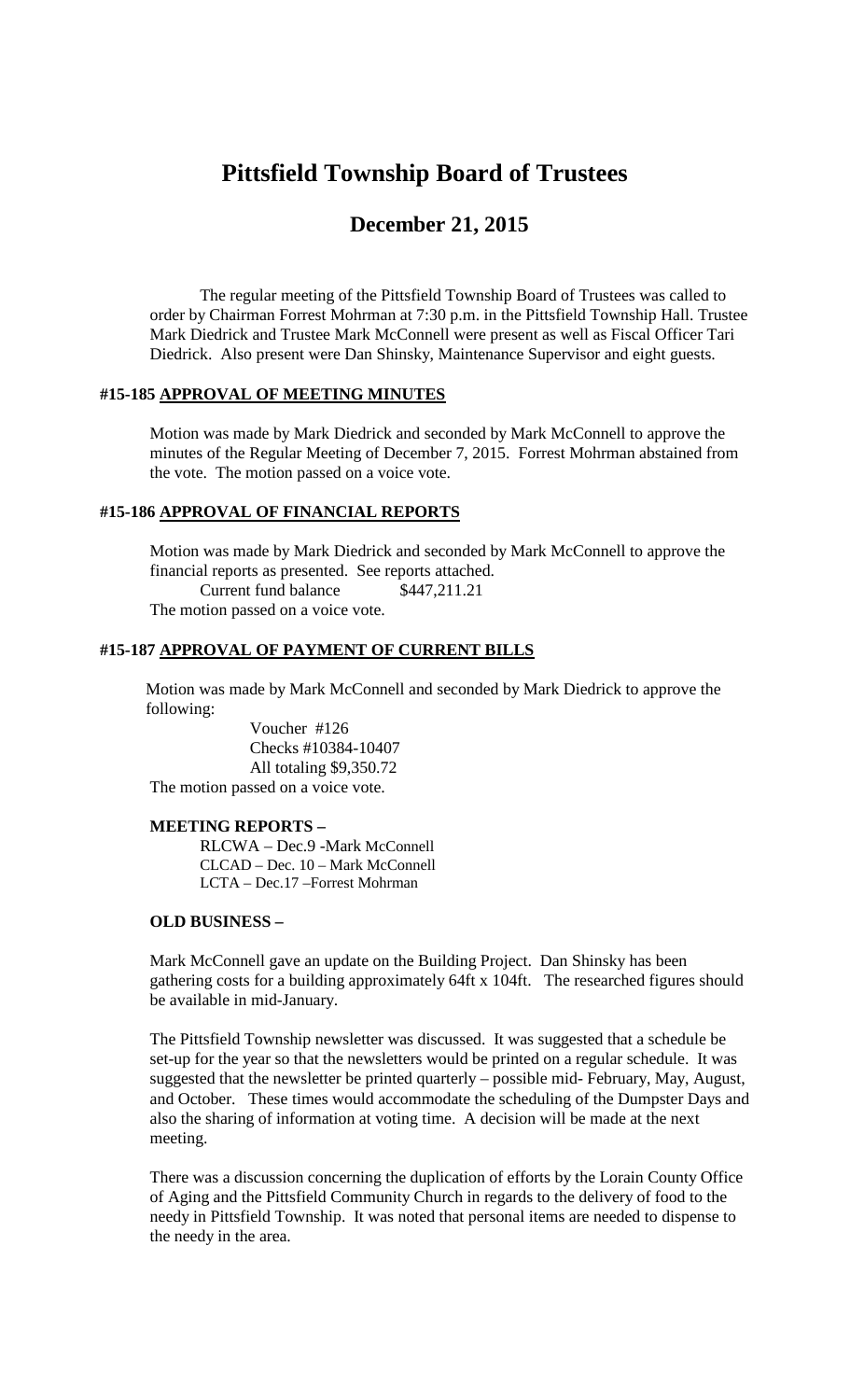#### **NEW BUSINESS -**

The Temporary Appropriations for 2016 were discussed. They will be presented for approval at the year-end meeting after review by the Trustees.

#### **#15-188 APPROVAL TO PURCHASE PLASTIC CHAIR GLIDES FOR THE TOWNHALL CHAIRS FROM "ALL-GLIDES" IN THE AMOUNT OF \$600.00**

Motion was made by Mark Diedrick and seconded by Mark McConnell to approve the purchase of chair glides for the Townhall chairs from "All-Glides" in the amount of \$600.00. The motion passed on a voice vote.

#### **#15-189 APPROVAL TO SCHEDULE A PUBLIC HEARING ON JANUARY 18, 2016 AT 7:00 P.M. FOR THE REVIEW OF NEW LANGUAGE FOR THE ZONING POLICIES CONCERNING CONCRETE DRIVEWAYS**

After Gene Mullins presented a change to the zoning policies, Mark McConnell made a motion to approve the scheduling of a Public Hearing on January 18, 2016 at 7:00 p.m. for the review of new language for the zoning policies of the Township concerning concrete driveways. Mark Diedrick seconded the motion. The motion passed on a voice vote.

#### **#15-190 MOVE TO EXECUTIVE SESSION**

Motion was made by Mark Diedrick and seconded by Mark McConnell to move to Executive Session to discuss personnel issues. The motion passed on a voice vote.

#### **#15-191 MOVE TO ADJOURN THE EXECUTIVE SESSION AND RETURN TO THE REGULAR SESSION**

Motion was made by Mark Diedrick and seconded by Mark McConnell to adjourn the Executive Session and return to the Regular Session.

#### **#15-192 APPROVAL TO INCREASE THE HEALTH INSURANCE PREMIUM AMOUNT PAID TO MEDICAL MUTUAL FOR DAN SHINSKY TO \$808.56 PER MONTH**

Motion was made by Mark Diedrick and seconded by Mark McConnell to increase the health insurance premium amount paid to Medical Mutual for Dan Shinsky to \$808.56 per month. The motion passed on a voice vote.

#### **ZONING BUSINESS –**

Dan Shinsky reported that there is a new house on Hughes Road being constructed.

#### **ROAD & MAINTENANCE REPORT –**

Dan Shinsky reported that he has been working on figures for the new building.